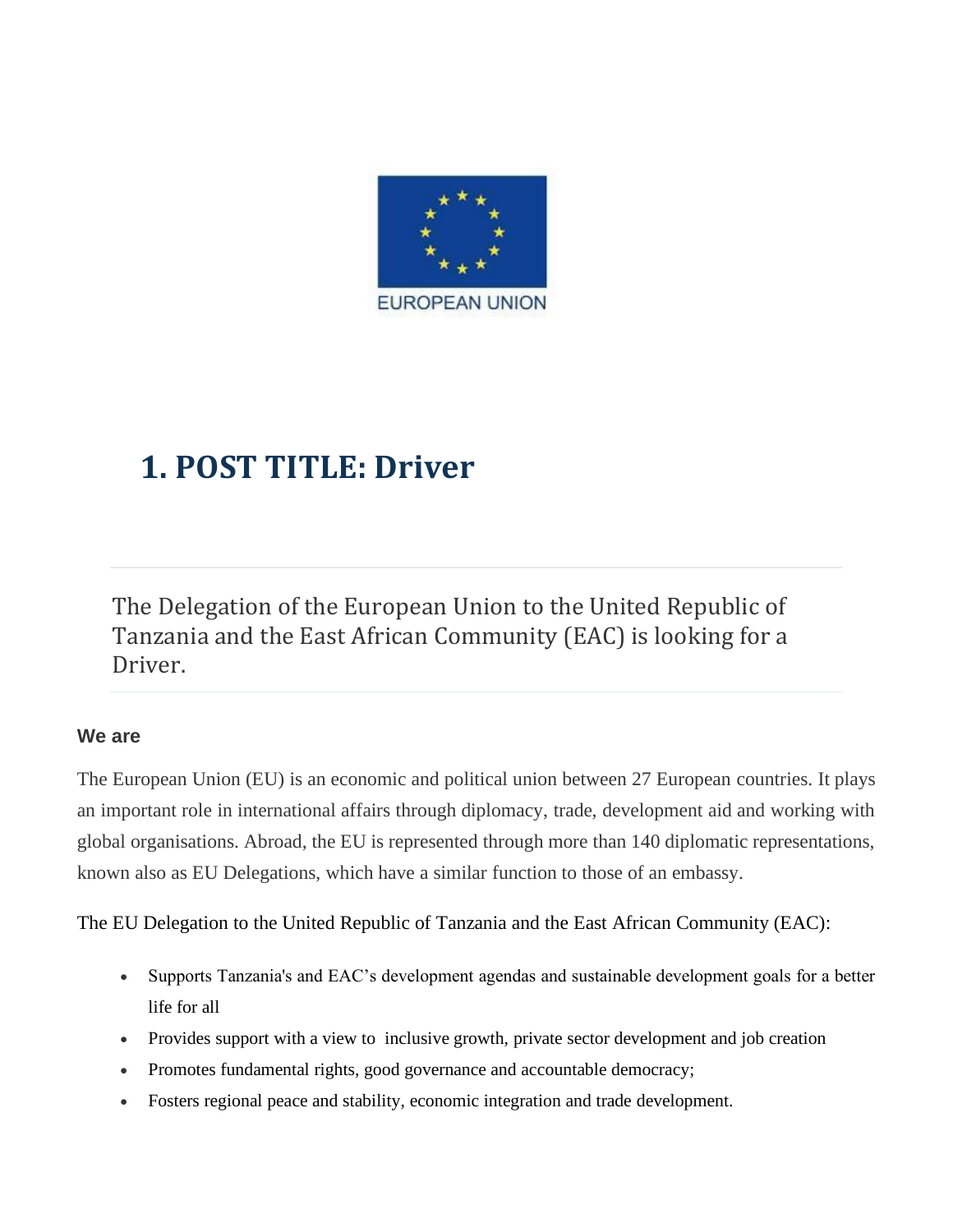#### **We offer**

Upon recruitment, the successful candidates will occupy a specific job function as **Driver**. The job functions may be changed in accordance with the needs of the Delegation.

This is a full time employment. The posts are allocated in salary Group 5 which has a minimum gross salary of 1,482,230 TZS per month.

We offer other entitlements as per European Union human resources procedures applicable to locally recruited staff. The definitive salary will be determined based on the professional experience of the successful candidate. We offer a competitive position in an international environment. Benefits, such as additional pension scheme and medical insurance, are offered to employees and their families under certain conditions.

The **Driver** may assist in Delegation related activities;

- Executing all driving request as requested in accordance with driver app
- Regular cleaning and control check-up of the vehicles making sure that necessary maintenance and repair is identified in time avoiding cost intensive deterioration of the vehicle parts
- Assist with Dispatch of letters/ parcels as required
- Assist Protocol Officer to follow up on relevant documentation
- Assist Officials and Contract Agents when applying for driving licence
- Assist with reception from time to time.
- General assistance to Head of Administration when required

#### **Selection Criteria**

|                       | <b>Compulsory requirement</b>                                                      | Asset |
|-----------------------|------------------------------------------------------------------------------------|-------|
| <b>Qualifications</b> | School leaving certificate (matriculation).<br>NIT or VETA Certificate of Driving. |       |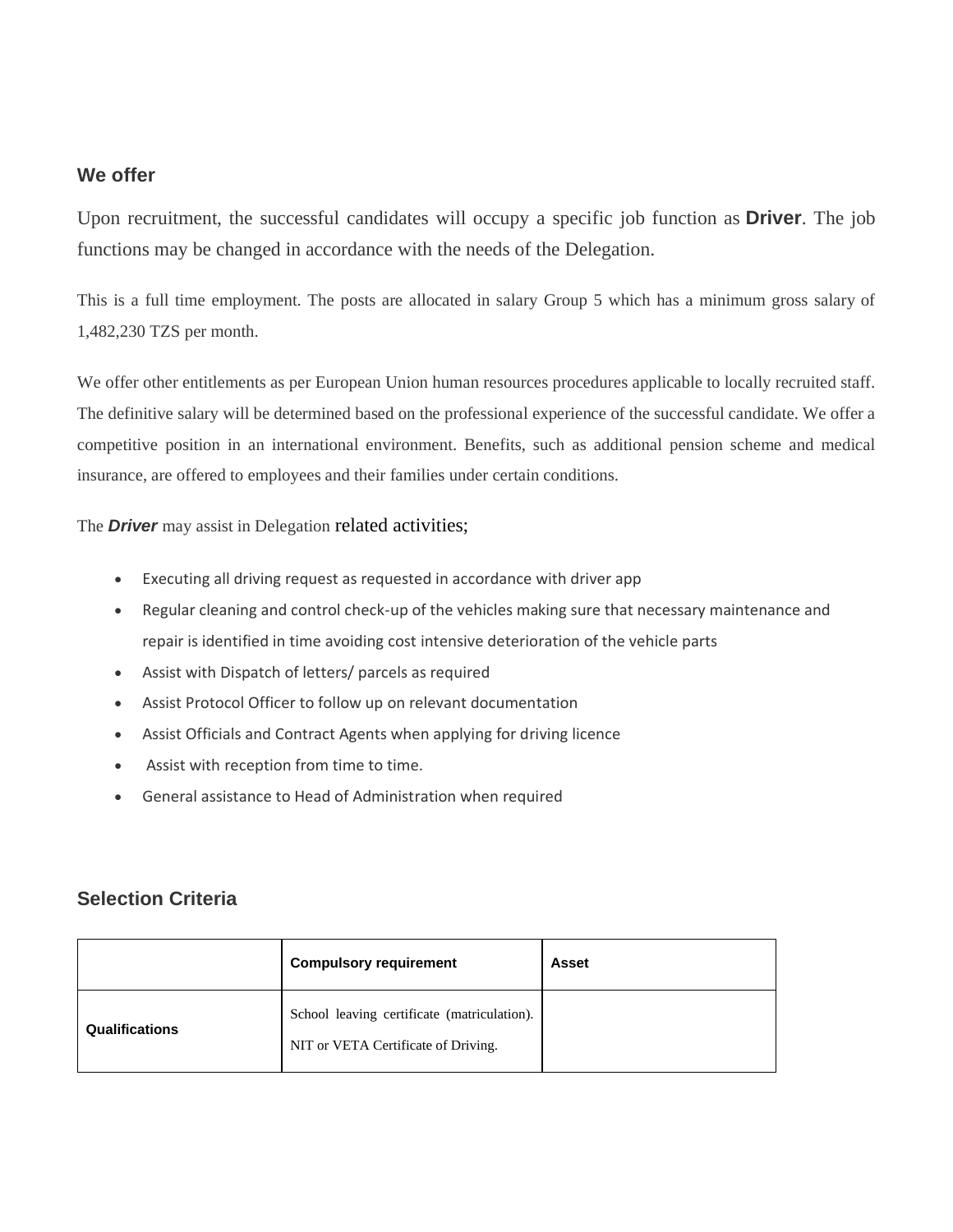| <b>Professional experience</b> | Three years of professional driving                                  | Experience<br>working<br>with<br>Embassies/NGOs |
|--------------------------------|----------------------------------------------------------------------|-------------------------------------------------|
| Knowledge of languages         | Ability to well communicate in Swahili and<br>English.               |                                                 |
| Knowledge of IT tools          | Microsoft Office, ability to familiarize with<br><b>EEAS</b> Systems |                                                 |

### **How to apply**

Please send your detailed EuroPass CV in English filled in with the template available at **<https://europa.eu/europass/eportfolio/screen/cv-editor?lang=en>** and a Cover Letter in English. The cover letter should mention your motivation for applying.

All applications must be submitted through this email address:

**[DELEGATION-TANZANIA-HR-RECRUITMENT@eeas.europa.eu](mailto:DELEGATION-TANZANIA-HR-RECRUITMENT@eeas.europa.eu)** 

The Subject of your email should be: Post No 355210 Driver

# **2. POST TITLE: Office Support - Receptionist**

The Delegation of the European Union to the United Republic of Tanzania and the East African Community (EAC) is looking for an Office Support-Receptionist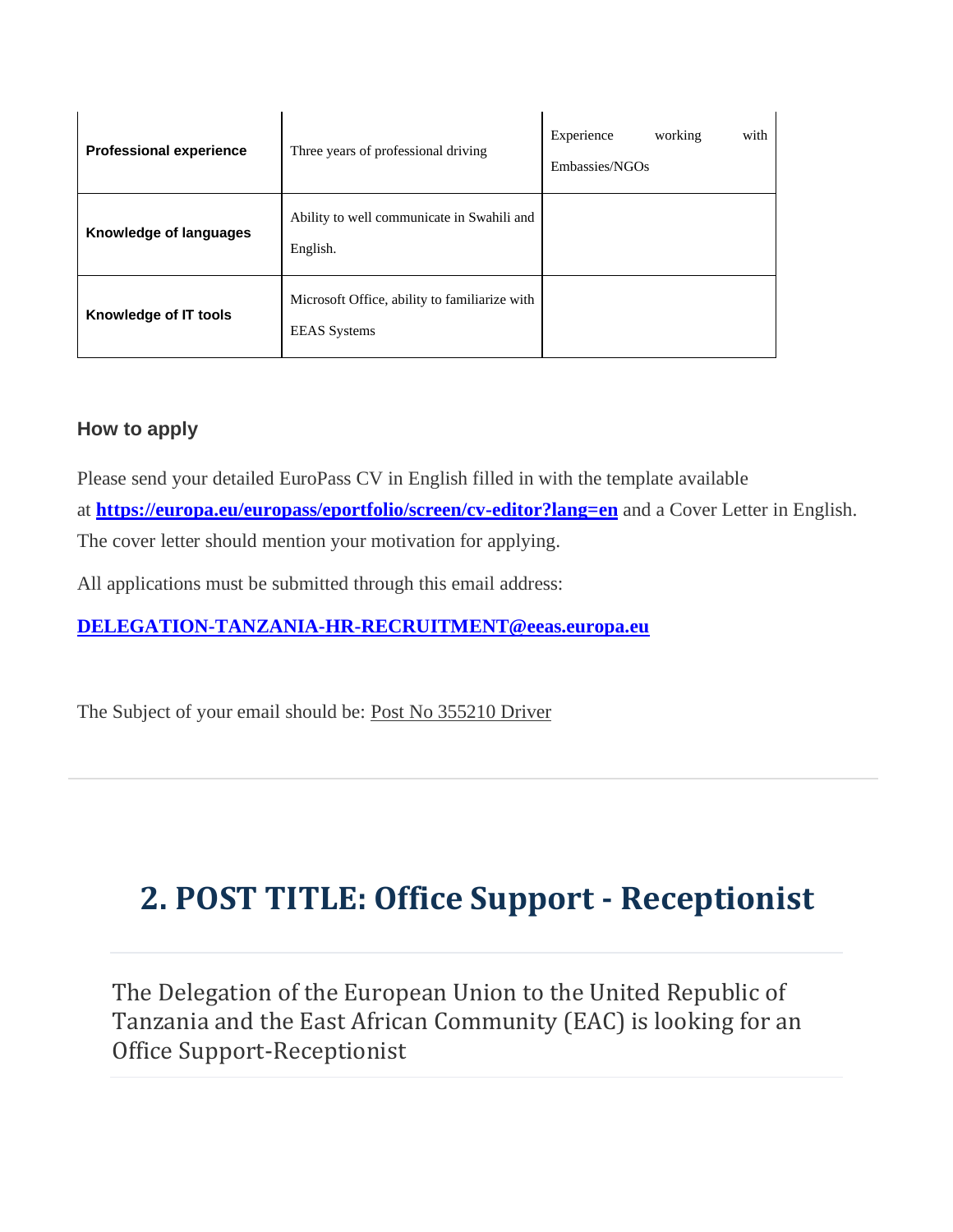#### **We are**

The European Union (EU) is an economic and political union between 27 European countries. It plays an important role in international affairs through diplomacy, trade, development aid and working with global organisations. Abroad, the EU is represented through more than 140 diplomatic representations, known also as EU Delegations, which have a similar function to those of an embassy.

The EU Delegation to the United Republic of Tanzania and the East African Community (EAC):

- Supports Tanzania's and EAC's development agendas and sustainable development goals for a better life for all
- Provides support with a view to inclusive growth, private sector development and job creation
- Promotes fundamental rights, good governance and accountable democracy;
- Fosters regional peace and stability, economic integration and trade development.

#### **We offer**

Upon recruitment, the successful candidates will occupy a specific job function as **Office Support - Receptionist** the job functions may be changed in accordance with the needs of the Delegation.

This is a full time employment. The posts are allocated in salary Group 4 which has a minimum gross salary of 1,946,642 TZS per month.

We offer other entitlements as per European Union human resources procedures applicable to locally recruited staff. The definitive salary will be determined based on the professional experience of the successful candidate. We offer a competitive position in an international environment. Benefits, such as additional pension scheme and medical insurance, are offered to employees and their families under certain conditions.

The *Receptionist* may assist in Delegation related activities;

- *Handling of all telephone calls reaching the switchboard*
- *Handling all visitors at arrival as well as the visitors book*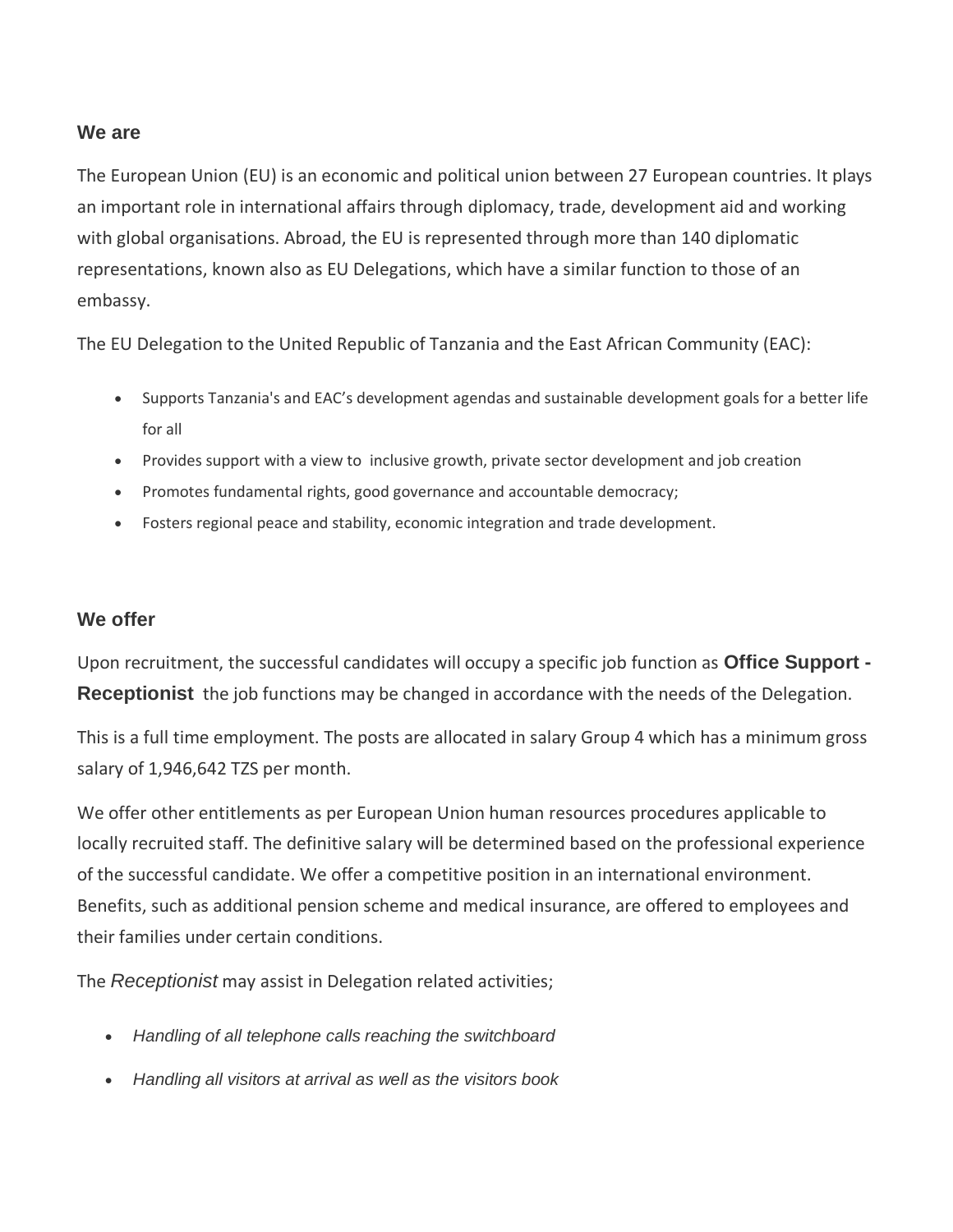- *Mail/document registration in ARES and attribution*
- *Manage Delegation's fax Machine*
- *Registration of invoices in ABAC INVOICE*
- *Manage Delegation's visitors lounge as well as conference rooms*
- *Coordinating with Building Security Receptions to enable smooth invitation of guests coming to EU Delegation*
- *General assistance to Head of Administration when required*
- *Assist Driver Booking*
- *Assist with LPO Management from time to time*
- *From time to time act as back up for Secretary/Protocol*

#### **Selection Criteria**

|                                   | <b>Compulsory requirement</b>                                                                                       | <b>Asset</b>                                                                          |
|-----------------------------------|---------------------------------------------------------------------------------------------------------------------|---------------------------------------------------------------------------------------|
| <b>Qualifications</b>             | <b>Secondary School Education</b><br>plus Diploma in Secretarial<br>Studies from recognized<br><i>institutions.</i> | <b>Bachelor Degree in</b><br>Secretarial Studies or<br><b>Business Administration</b> |
| <b>Professional</b><br>experience | A minimum of 3 years'<br>experience as administrative<br>support/Receptionist                                       |                                                                                       |
| Knowledge of<br>languages         | <b>Fluent in English and</b><br>Kiswahili                                                                           | Knowledge of an<br>additional European<br>language is an asset.                       |
| Knowledge of IT<br>tools          | Microsoft Office (Word,<br>Excel, outlook)                                                                          |                                                                                       |